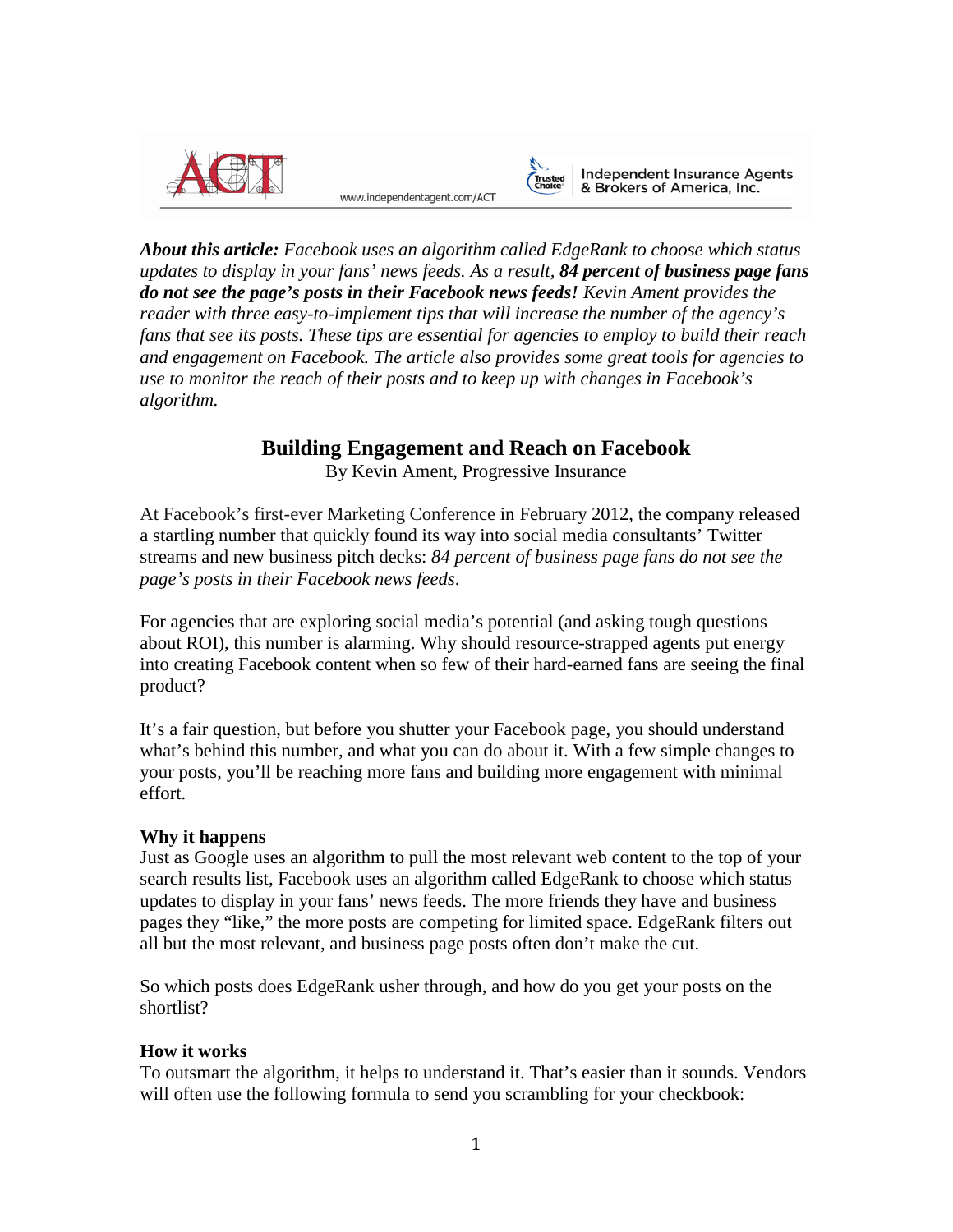

Don't let the sigma scare you. Put simply, EdgeRank ranks your post based on three criteria:

- 1. The relationship between your page and the individual fan (Affinity)
- 2. The value of the individual post (Weight),
- 3. The timeliness of the individual post (Decay).

## **1. Affinity**

The first criterion is an individual fan's relationship with your page. Fans who regularly engage with your posts by clicking, liking, sharing, or commenting have a stronger "affinity" than fans who have stopped engaging (or who never engaged) with your posts. Unfortunately, this penalizes Facebook fans who want to read your agency posts but don't actively engage with them. I'll share some tips for moving more of these passive readers into active fans later in this article.

#### **2. Weight**

The second criterion, weight, creates a unique value for each post based on how much and what type of engagement your fans have with it. As more of your fans click, like, comment and share your post, its weight and reach increase. Higher-value engagement includes sharing and commenting, but even likes and clicks boost post weight.

The type of post can significantly influence fan engagement. Third party website EdgeRank Checker evaluates posts from [more than 1,000 pages monthly](http://edgerankchecker.com/blog/2012/07/the-state-of-facebook-june-2012/) and has found that photos drive more engagement than any other post type, followed by video, links and text-only status updates.

#### **3. Decay**

The third factor, decay, is the most straightforward. Fans who are on Facebook during or shortly after you post are more likely to see your content. Fans who log in hours later have more (and more timely) content competing for their news feed, so there's a lower chance your posts will break through.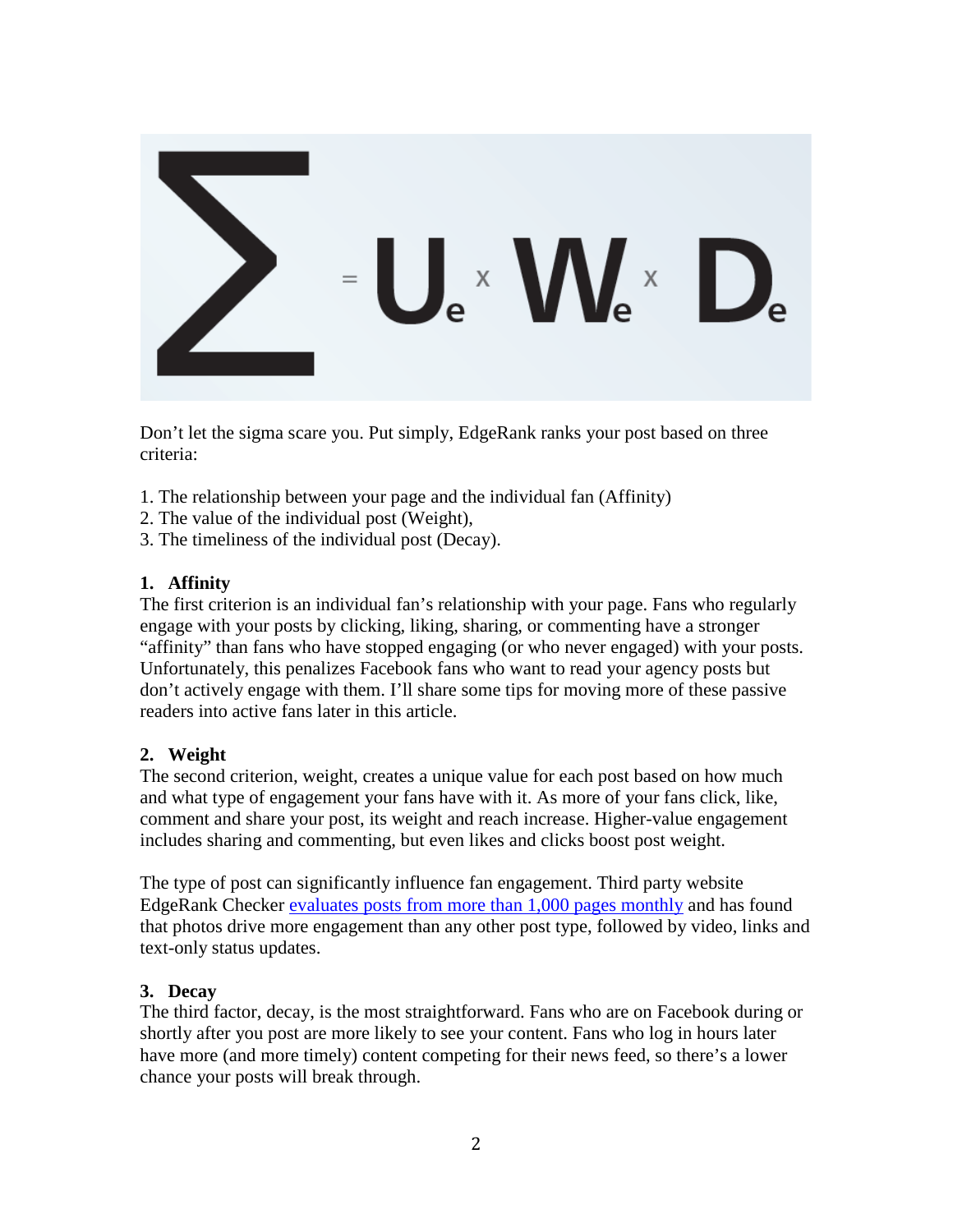Together, these three factors determine which posts show up in an individual fan's news feed. So how can you use this information to create more impactful posts?

#### **What you can do about it**

Here are three simple tactics to help you reach more fans with your Facebook posts.

#### **1. Use more photos**

The most common problem I see on active agency Facebook pages is an over-reliance on text-only status updates. Posting more photos is an easy\* way to increase engagement and post weight. Photos grab audience attention and, given their size in the news feed, block out competing posts on the screen. Consider these two posts that use the same text. Which would you be more likely to read, "like" and share with your friends?





\*One important caveat: pulling pictures from Google Images to use with your status updates is easy, but many of the images are copyrighted. To avoid potential legal exposure, consider creating an account with an inexpensive stock photography website like [Shutterstock](http://www.shutterstock.com/cat.mhtml?lang=en&search_source=search_form&version=llv1&anyorall=all&safesearch=1&searchterm=carseat&search_group=&orient=&search_cat=&searchtermx=&photographer_name=&people_gender=&people_age=&people_ethnicity=&people_number=&commercial_ok=&color=&show_color_wheel=1) (you can purchase a quality pic for as little as 24 cents), or take your own pics and use a free app like Instagram to create a polished and consistent look for your pictures.

#### **2. Ask for likes and shares**

[A 2011 study](http://momentusmedia.com/blog/?p=819) from Momentus Media analyzing nearly 50,000 status updates found that directly asking fans for a "like" increased post engagement by 216 percent! Yet only 1.3 percent of posts include this specific call to action. We've seen this best practice dramatically increase engagement on our consumer Facebook pages.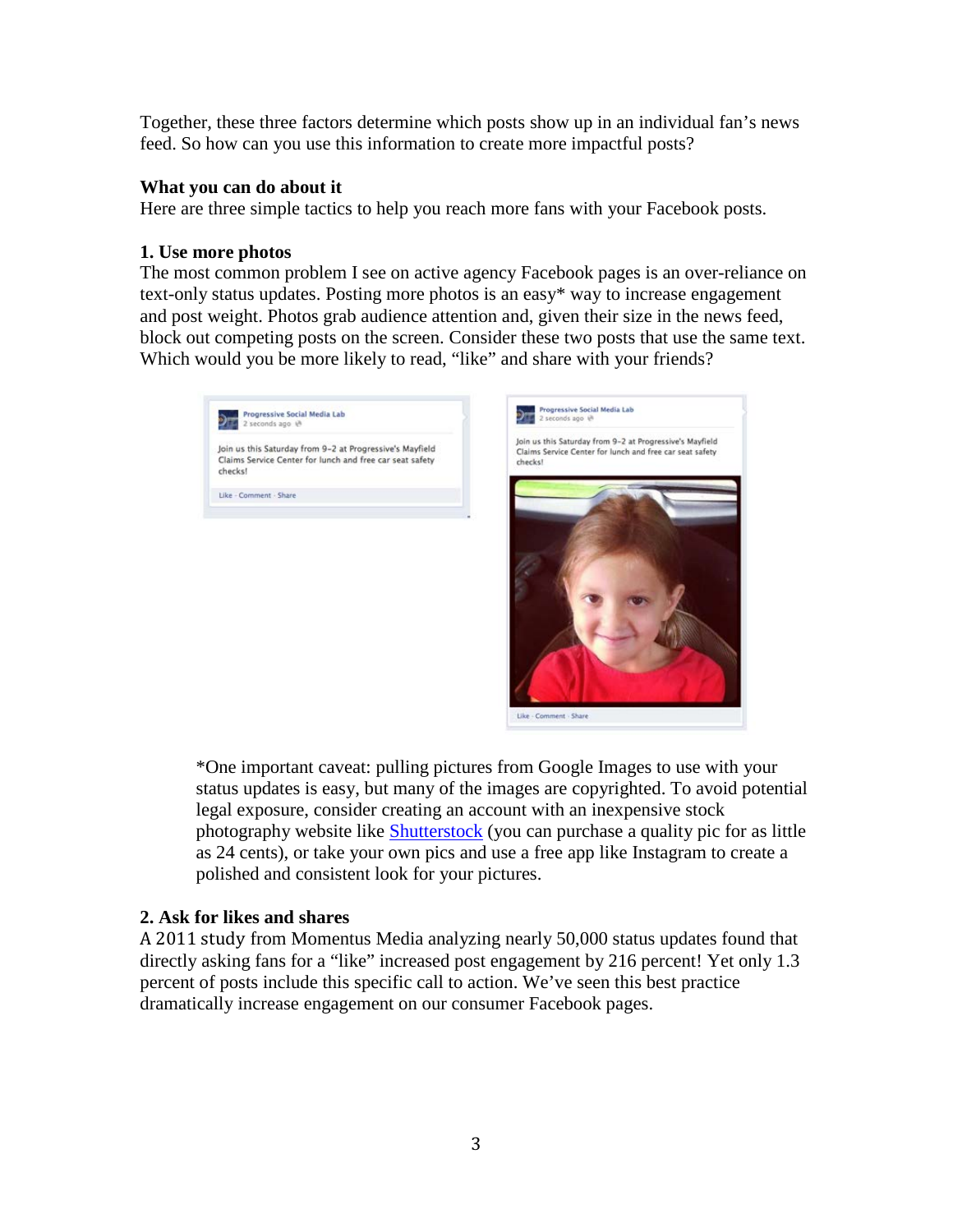

## **3. Be provocative**

Posting on topics that people disagree on can drive up engagement, and every like, comment and share increases affinity and post weight. Religion and polarizing political topics remain danger areas, but asking for fan opinions on texting legislation, driving age minimums or limits, car seat age and weight guidelines, or product preferences (Harley or Honda: which has the superior engineering?) can generate strong opinions on either side. Even sillier questions that tap into strongly held opinions can have the desired effect.

For example:



Use these three tips together to see the greatest gains in engagement and post reach, and be sure to track how fans are responding. Your Facebook page administrators can see real-time reach data at the bottom of every post: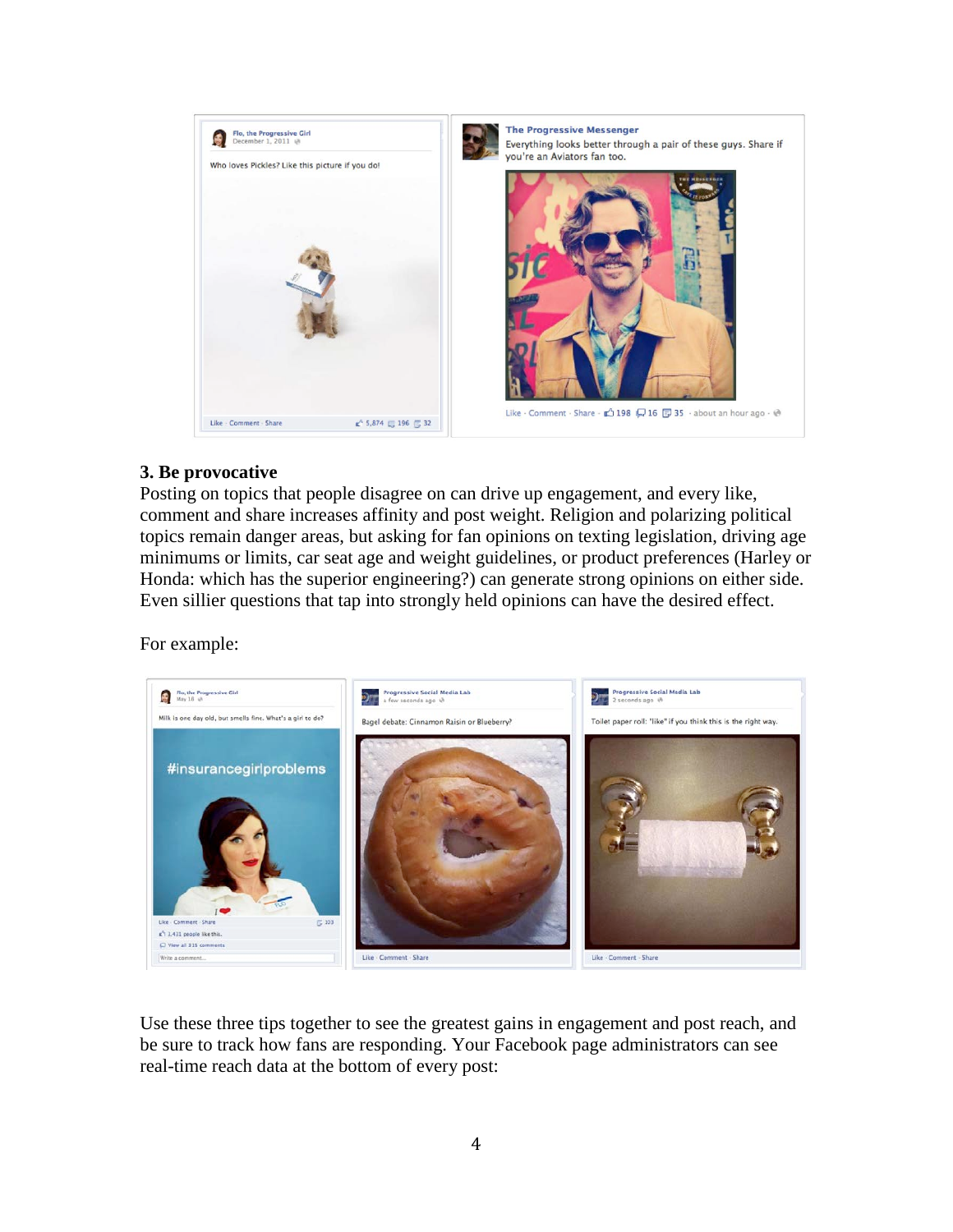

Facebook Insights has helpful dashboards so you can track your progress and refine your strategy. If you're not seeing traction (particularly if you've had an idle page for months, have a new strategy and want to give your page a jump start) you can ensure all of your fans have an opportunity to see your post in their feed by using the "promote" tool. For a small fee, Facebook will add the post to a larger percentage of your fans' news feeds, up to 100 percent.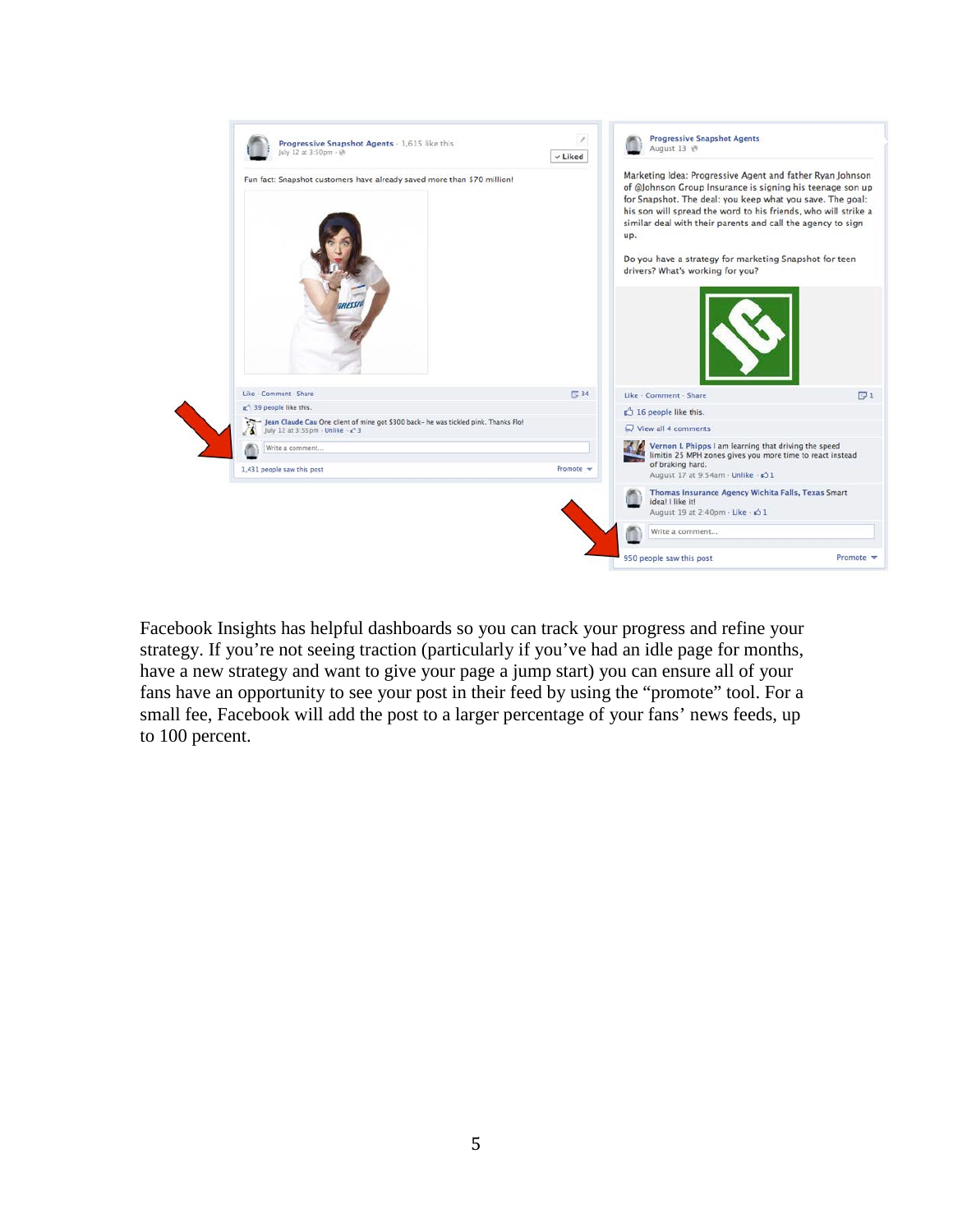| Tell us about your greatest Snapshot success story and you<br>could win a free agency video produced by Progressive! |                                  |                                                                                  |                          |               | Like Progressive Snapshot Agents                                                            |  |
|----------------------------------------------------------------------------------------------------------------------|----------------------------------|----------------------------------------------------------------------------------|--------------------------|---------------|---------------------------------------------------------------------------------------------|--|
| $\mathbb{Q}$                                                                                                         | Promote v                        | (A Public ▼<br>Post                                                              |                          |               |                                                                                             |  |
|                                                                                                                      | Get more people to see this post |                                                                                  |                          |               | s by Others on Progressive Snapshot Agents<br>See All                                       |  |
| <b>Progressive Snapshot</b><br>August 17 ℮                                                                           | Audience                         | People who like your page<br>People who like your page and their<br>friends<br>n |                          |               | ta Ybhauolliw<br>er 30 days trying Progressive Snapshot Agents my<br>- Yesterday at 12:44pm |  |
| Favorite quote of the wee<br>a different person with Sr<br>slower, for one. I've also<br>unplanned right turns at    |                                  |                                                                                  |                          | mon I. Phipps | s device is totally changing my driving habits.<br>- August 17 at 9:55am                    |  |
|                                                                                                                      | Budget                           | \$5.00                                                                           | Est. Reach 700 - 1 $k$   | Shell Johnson |                                                                                             |  |
|                                                                                                                      |                                  | \$5.00                                                                           | Estimated Reach 700 - 1k |               | Id saved 30% on two vehicles. After 30 d<br>ugust 17 at 8:51am                              |  |
|                                                                                                                      | Duration                         | \$10.00<br>Estimated Reach 1k - 2k                                               |                          |               | lault Garba<br>rance fans, I just want to put a great tip i                                 |  |
|                                                                                                                      | Currency                         | (USD) US Dollar                                                                  |                          | stavo Diaz    | ust 14 at 10:07am                                                                           |  |
|                                                                                                                      | 资 マ                              |                                                                                  | Cancel<br><b>Save</b>    |               | LEW PHONE: (305) 791-4USA NEW FAX: (305) 598-<br>ust 11 at 4:35pm                           |  |

## **Keeping up with EdgeRank**

Sites like EdgeRank Checker [report regularly](http://edgerankchecker.com/blog/2012/07/the-state-of-facebook-june-2012/) on any changes in the algorithm and provide additional tips on how and when to post for greatest engagement (Wednesday and weekends are the current leaders. You can even use the post scheduler feature on the bottom left of the status update window to schedule updates to post when you're out of the office.)



With a little planning and a few best practices, you should see your Facebook engagement and reach rise over time. That's the first step to achieving your goals, whether they're acquisition, retention, public relations or a mix. Once you understand how to engage more of the fans you've already earned, take another step forward by learning to use the additional Facebook tools, like [tagging and question,](http://insuranceecosystem.com/2011/11/07/three-tools-for-maximizing-your-agencys-facebook-reach/#.UEyyHY7HJ8w) to extend your reach further, to the hundreds and thousands of prospects in your fans' social networks.